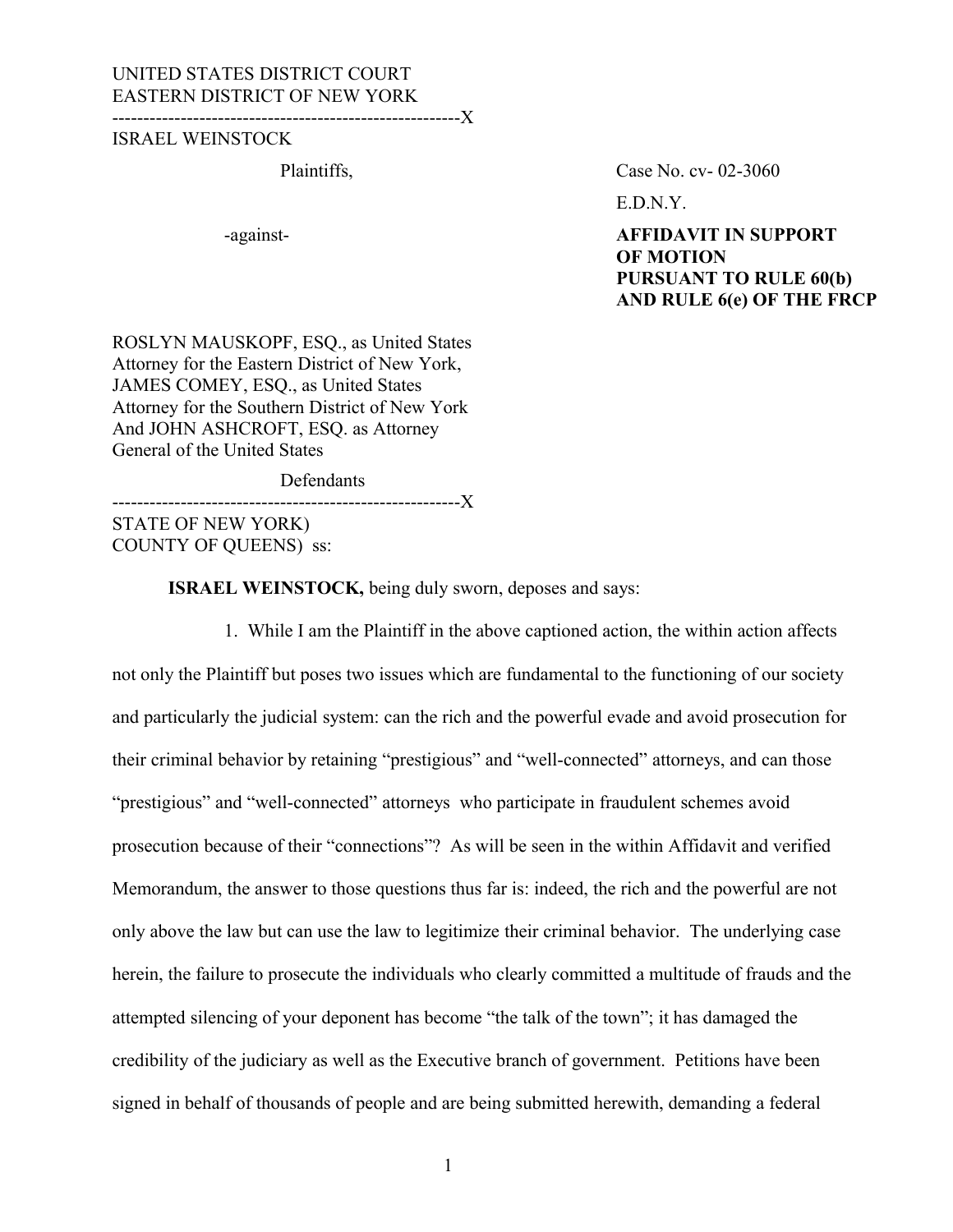investigation of the various frauds perpetrated by Handler/Roth/Cleary Gottlieb Steen & Hamilton. I respectfully urge this Court not to view this statement as being melodramatic, but to examine the facts underlying this case which spell out a clear pattern of multiple instances of felonious conduct. The evidence of multiple felonies is massive. Under "normal" circumstances (other players) the evidence would have resulted in numerous indictments and convictions. It is respectfully submitted, however, that the Defendants chose to turn a blind eye to the evidence available and inaccurately (mildly stated) informed the Court that this matter had been presented to a Grand Jury. That, apparently, was the reason that this Court determined that the within action *is moot.* That is because 'there are none so blind as those who will not see'. Clearly, the Grand Jury was not provided with readily available evidence of the various felonies.

#### **Defendants Misled the Court**

 The above captioned action was dismissed pursuant to a Memorandum and Order of this Court, dated May 19, 2003. Contemporaneously, your deponent submitted a letter to the Court, also dated May 19, 2003, addressing only the fact that your deponent had no way of knowing the actual basis of the Motion to Dismiss made by the defendants inasmuch as the affidavit supporting the said Motion and the Memorandum of Law were submitted *ex parte* and *under seal*. Although your deponent's letter of May 19 did not purport to contain any new, relevant information bearing on the merits of the above captioned action, the Court treated the said letter as a Motion for Reconsideration. Your deponents letter of May 19 made reference to two events, one of them being the evasive and misleading nature of the response provided by the Department of Justice to Congressman Anthony Weiner as to the status of the investigation of the frauds perpetrated against the FDIC; the second "event" was the reference to your Honor viewing lying to the Court as a very serious matter and charges that an attorney lied to the Court are deemed by your Honor to be "a pretty astounding statement" which could get an attorney disbarred. By Memorandum and Order

2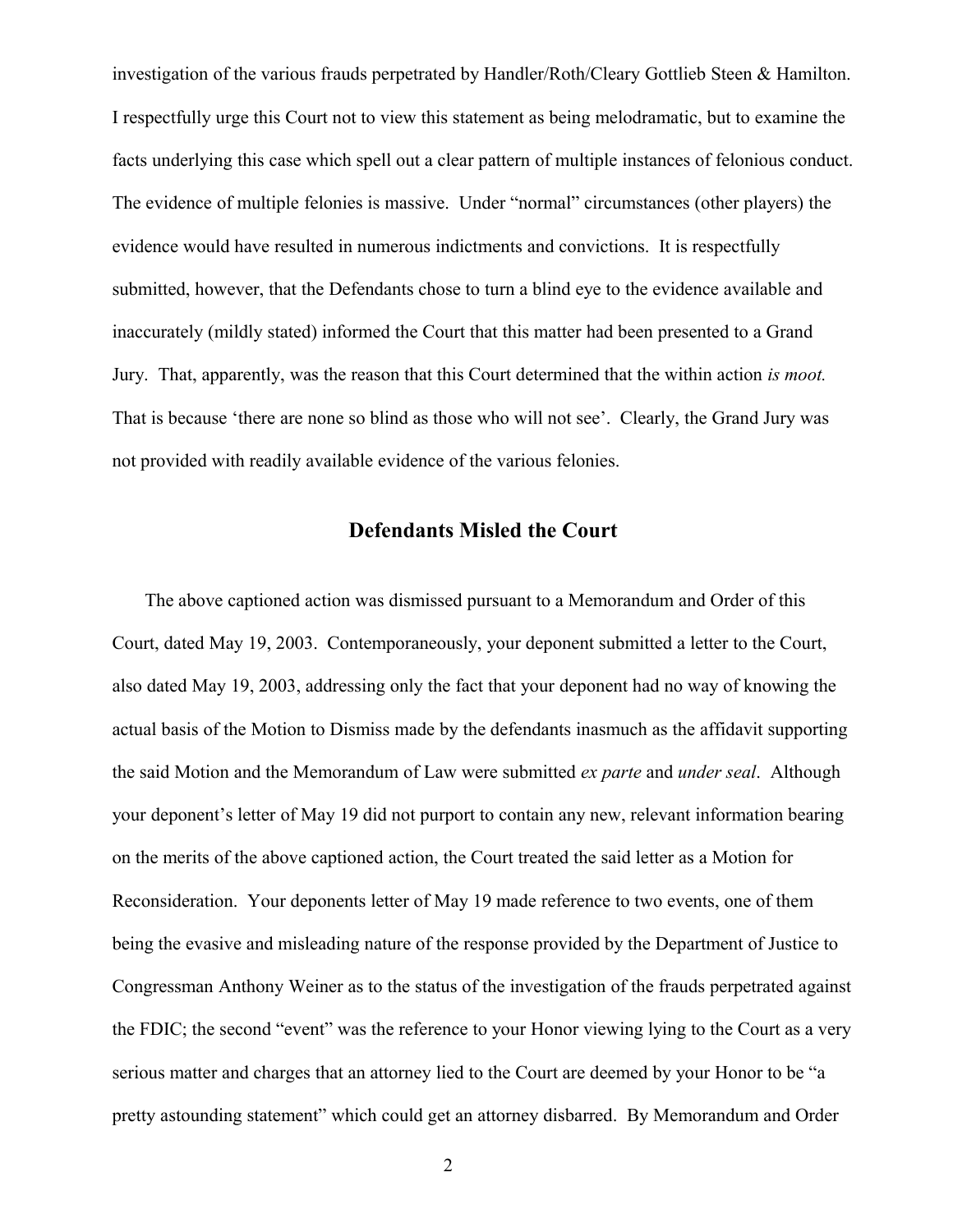dated May 30, 2003 the Court denied the "Motion" which your deponent never made, and stated: "Weinstock has failed to point to any decisions or data that will alter the Courts determination that it lacks jurisdiction over this matter." In the initial Memorandum and Order (May 19, 2003) the Court had determined that "*the action is moot* and dismisses the Complaint in its entirety pursuant to Federal R.C.P. 12 (b) (1)." It would appear from the foregoing that the defendants' Affidavits and Memorandum of Law, although filed *ex parte* and *under seal*, "inaccurately" informed this Court that the matters complained of had been presented to a Grand Jury and said Grand Jury did not return any indictments! Indeed, nothing could be further from the truth.

I first wrote to the U.S. Attorney on October 24, 2001; I never received a response to that letter, a copy of which is annexed to the Complaint. I was therefore not informed, as I am now, that the Grand Jury investigation had been concluded and that it allegedly "exonerated" Samuel Roth. When the captioned action was commenced in May 2002 your deponent had no knowledge that Samuel Roth, one of the principals in the various frauds, had appeared before a Grand Jury and had testified. The Office of the U.S. Attorney did not file an answer or make any motions with respect to the complaint until well into 2003. The fact that Roth testified and was allegedly "exonerated" was not known to your deponent until June 2002 (after the Complaint was filed and served) when Roth's testimony was elicited from him by his counsel in a defamation action which Roth, together with Handler, had commenced against me. Said Grand Jury testimony, of necessity, had to have been false as massive documentation exists which establishes that Roth participated in the various frauds.

What has only recently become evident since the Court has determined that the within action *is moot* is that the defendants have misled the Court by asserting that the evidence of the various frauds had been presented to a Grand Jury. Such an assertion (if in fact it was made) was false and was a fraud upon the Court.

3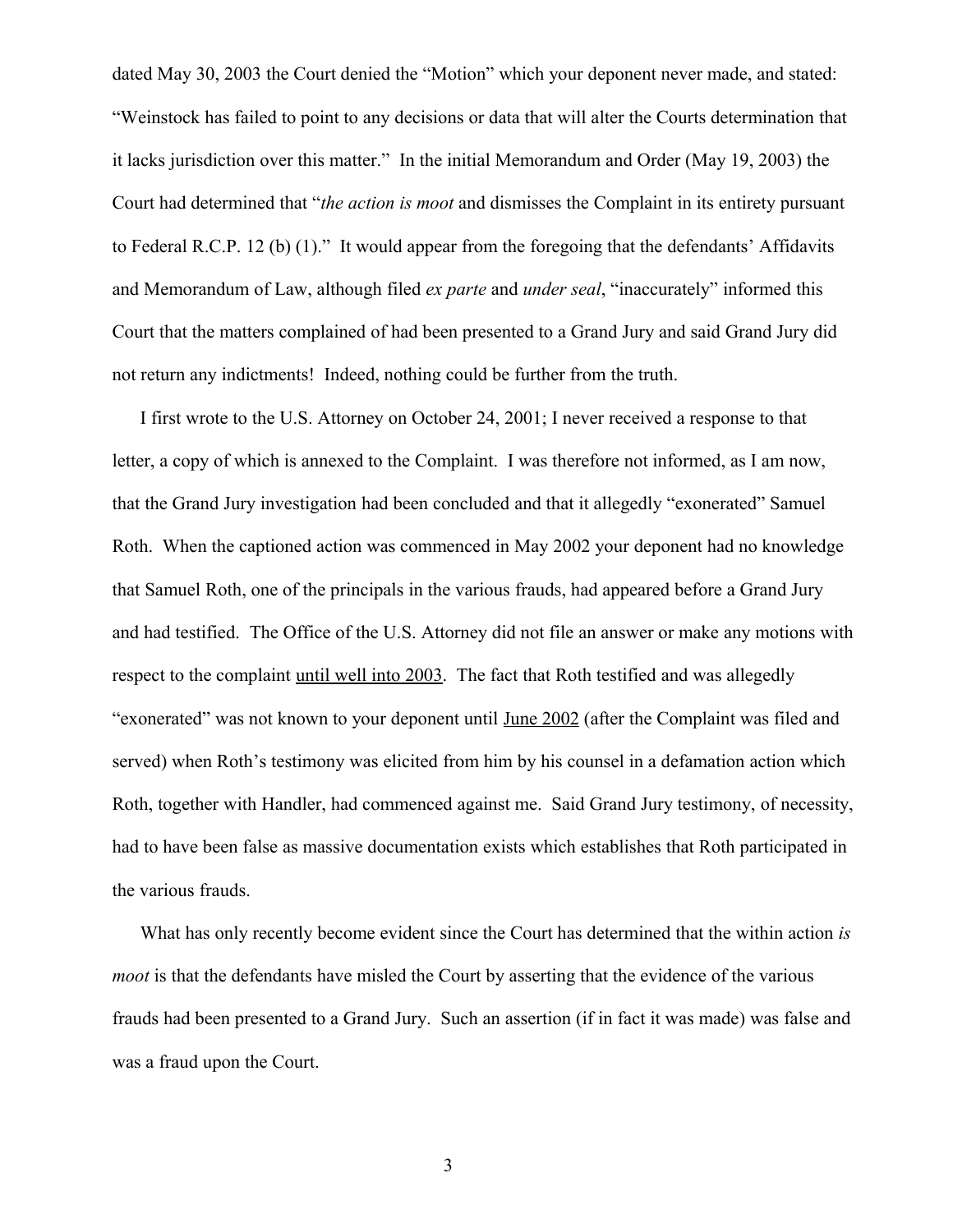Simply stated, the various frauds perpetrated by Handler/Roth and their attorneys reached an apex when Handler submitted a financial statement to the FDIC showing a negative net worth. Handler had sworn in a document submitted to U.S.D.C. Judge Robert Patterson that he was impoverished and subsisting on Social Security benefits and assistance from his daughter. In contrast, Handler had sworn in State Court proceedings that he was the owner of a multi-million dollar property. What ensued were hearings before U.S.D.C. Judge Robert Patterson in which it was demonstrated that Handler had "parked" millions of dollars worth of assets with Roth and other members of his family and was paying enormous legal fees to the various law firms from Roth's or his daughter's bank accounts. Handler's fraudulent statements and submissions and false testimony were exposed. As Judge Patterson noted, Handler's answers were false. Handler could not possibly escape prosecution. The F.D.I.C. investigators who reviewed the documentation and testimony concurred that the case against Handler and his aidors and abettors was airtight; Handler/Roth then turned to "well connected" attorneys. It is respectfully submitted that the presentation to the Grand Jury was a sham - no better than the "charade" presented to Judge Patterson.

## **U.S.D.C. Judge Robert Patterson Finds the Handler Presentation to be False and a "Charade" and Threatens to Jail Handler and His Aidors and Abettors**

The observations made by U.S.D.C. Judge Robert P. Patterson, Jr.are annexed hereto as Exhibit 1. Judge Patterson's decision of February 23, 2000 is annexed hereto as Exhibit 2. The attention of the Court is called specifically to the observations by Judge Patterson which appear on pages 2, 3, and 4, and other judicial observations which appear on pages 6, 7, 8, and 9 of Exhibit 1. Thereafter Handler and his cohorts escaped further proceedings before Judge Patterson by filing a fraudulent Petition in Bankruptcy on May 8, 2002, thus effectively removing all proceedings from the District Court. The trustee in bankruptcy has found that millions of dollars were improperly "parked" with others.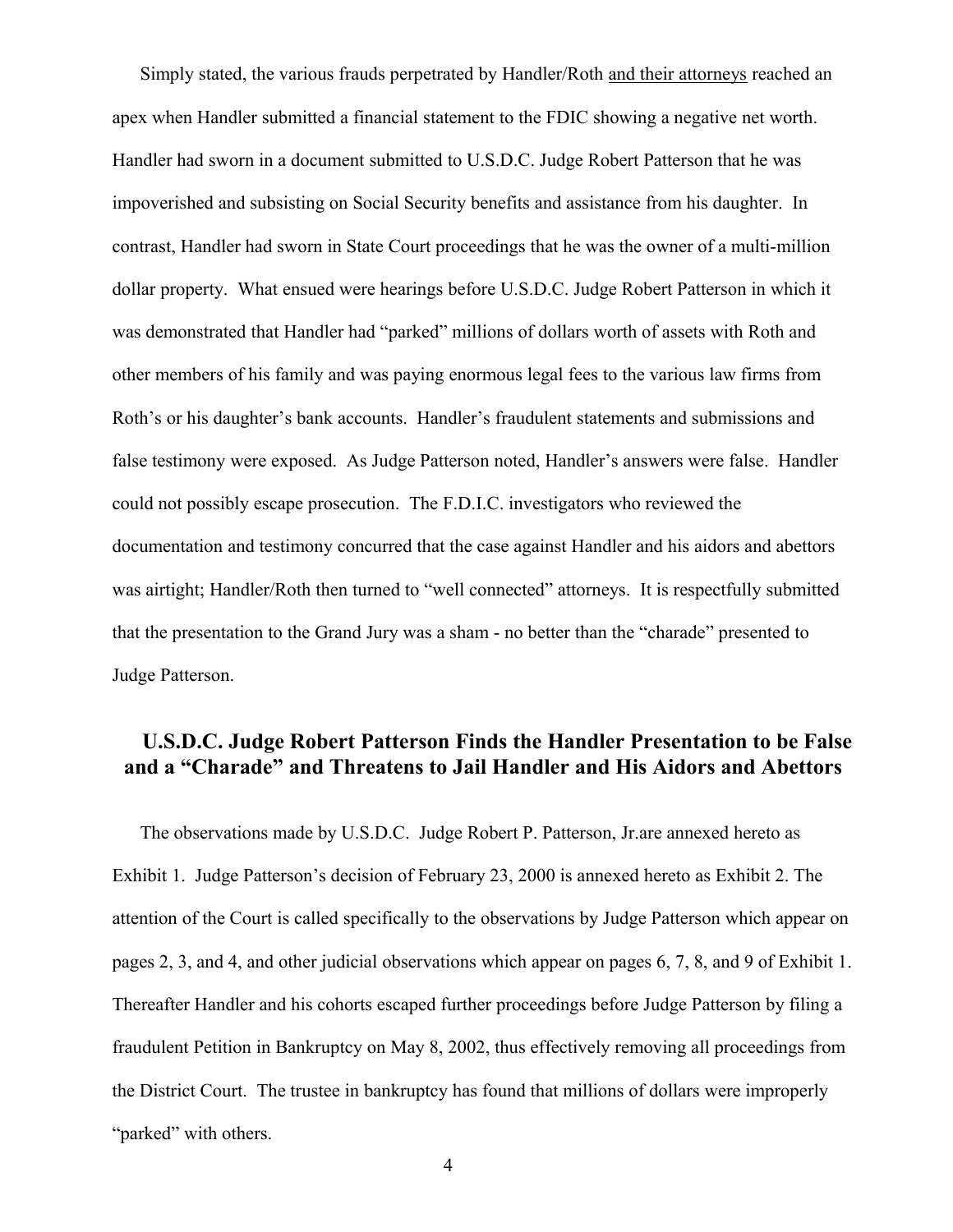# **Evidence of Obstruction of Justice, Extortion and Blackmail Not Presented to Grand Jury**

Even if the Grand Jury heard testimony from Roth which allegedly "exonerated" him, it certainly could not have heard testimony with regard to the attempted extortion and blackmail practiced upon me by Handler and his associates, including Robert Saltzman and Susan Korenberg, so that the issues raised in my Complaint could hardly be referred to as *moot.*

What the prospective defendants have consistently done is to create a "compendium" of decisions which went against me with a view towards discrediting and vilifying me. They tried that ruse in the hearings before U.S.D.C. Judge Robert Patterson, and it didn't work. They tried that again in the defamation case before the jury, again it didn't work – the jury saw right through it. The jury found that the prospective defendants had been **using the Courts as a vehicle to commit frauds**. Deposition testimony given by Handler in the defamation case revealed that Handler's defense lawyers used that same "compendium" approach with the Office of the U.S. Attorney.

Indeed, counsel for the Grievance Committee, who your deponent maintains practiced the extortion upon your deponent, included one of the charges against your deponent in a disbarment proceeding which he knew the complainant had recanted under oath; he knew that the charges had been fabricated. That did not deter him from using those charges as a basis to carry out his extortionist threats.

In a recent case reported in the New York Times, *Shih Y. Su,* the Second Circuit ordered a man released because the prosecutor had used false testimony. The Court stated, "A conviction that is obtained through testimony the prosecutor knows to be false is repugnant to the Constitution. The prosecutor is an officer of the Court, whose duty is to present a forceful and truthful case to the jury, not to win at any cost."

5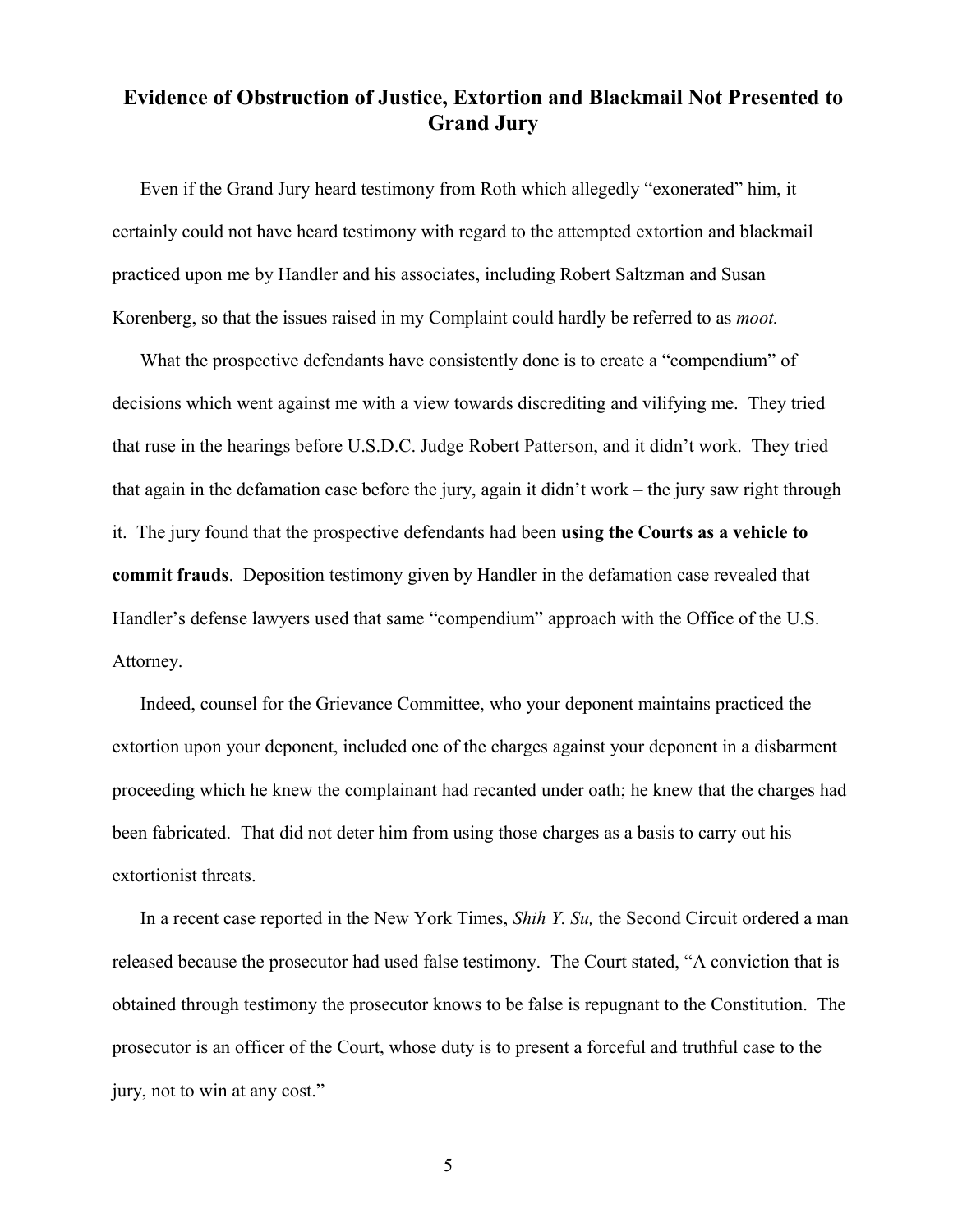Attorneys for Mr. Su stated. "When prosecutors engage in this kind of conduct it strikes at heart of fairness in a jury proceeding." In the disbarment proceedings counsel for the Grievance Committee, both Robert Saltzman and Susan Korenberg knew that Walker had recanted his assertion of coercion and had testified that Handler had asked him to create this claim, yet the Grievance Committee counsel used the Walker complaint as one of the bases to have me disbarred knowing full well that Walker had admitted that his claims of coercion were false.

Taking into account the points that follow, it appears to have been impossible for a Grand Jury not to have returned any indictments, unless the presentation by the U.S. Attorney to the Grand Jury was "tailored" so as to make it appear that the Grand Jury had in fact fully investigated the facts relating to clearly fraudulent conduct referred to the Office of the United States Attorney by Judge Robert Patterson, Jr.. Sadly, no such presentation was made.

- Sometime before the year 2000, U.S. District Court Judge Robert Patterson, Jr., of the Southern District of New York, referred the matter to the office of the U.S. Attorney for criminal investigation. Numerous findings had been made by Judge Patterson to the effect that **Emmerich Handler had submitted false sworn statements to the Court**; that an alleged transfer of an interest in a multi-million dollar property to a charitable organization *was proven false;* that Handler had parked assets with his partners and family in order to avoid payment of judgments, including funds owed to the Federal Deposit Insurance Corporation ("FDIC"); consequently, the financial statements that Handler had submitted to the FDIC *were false* and the loan documents submitted to Columbia Bank, a federally insured bank, were also false. **Thus, the FDIC was defrauded of up to \$5 million and I was defrauded by Handler of several million dollars.** (please see Exhibit 1)
- In the defamation action brought against me by Emmerich Handler and Samuel Roth, a jury unanimously concluded that both Handler and Roth had defrauded the government and many others of millions of dollars "**using the courts as a vehicle**". (please see Exhibit 3)
- Judge Richard Bohanan of the U.S. Bankruptcy Court of the Southern District of New York found that Samuel Roth (Handler's partner) **knowingly filed a false claim** in connection with one or two of seven Handler instigated bankruptcies (96-44700; 96-44701; 96-44702). Roth also maintained a secret account under the name of yet a second charitable organization.
- An attempt was made to obstruct justice and to silence me through blackmail: either I cease my quest to expose the criminal activities of the persons (including their attorneys) who defrauded me or I would face serious consequences.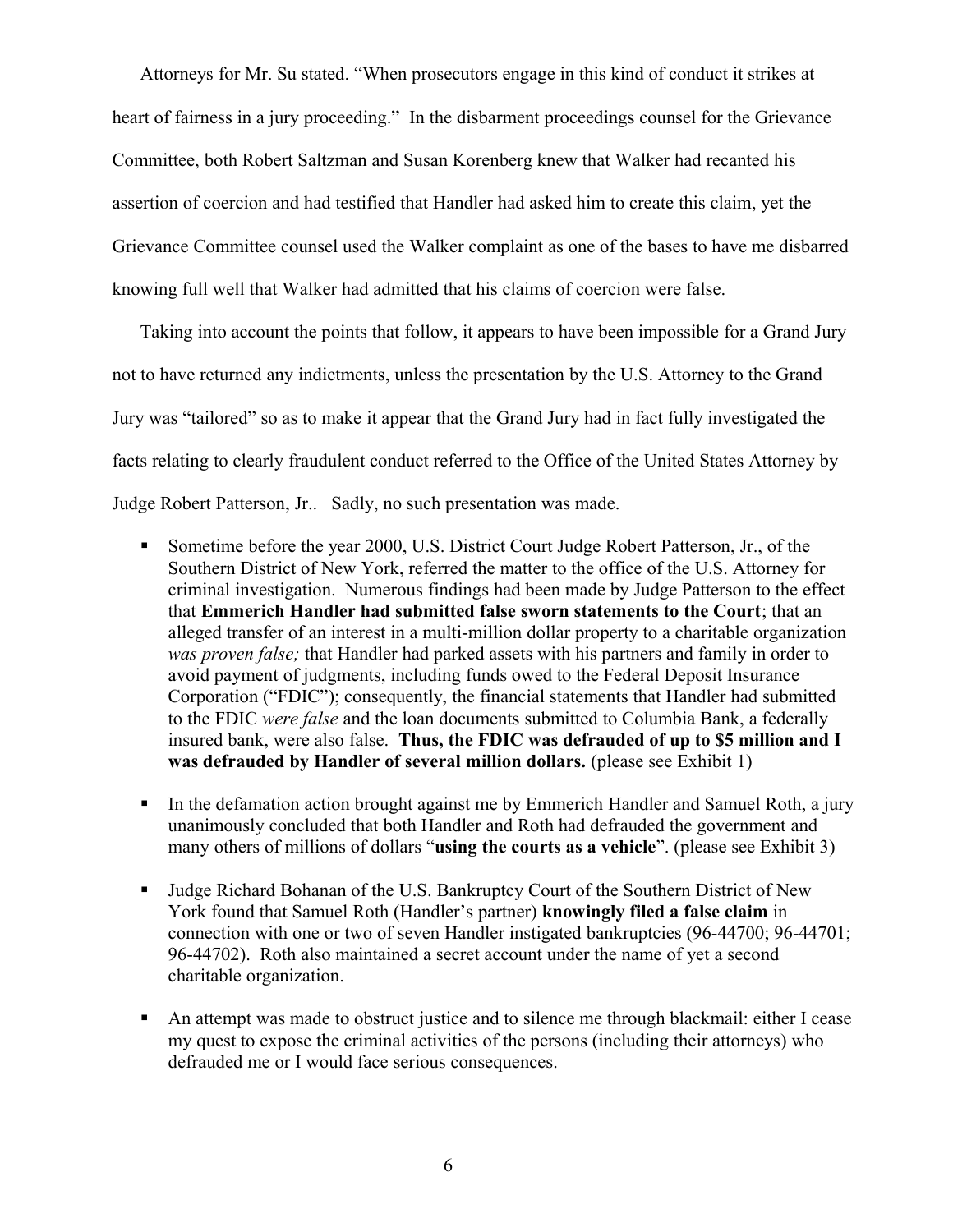After the reference by Judge Robert Patterson, Jr. to the U.S. Attorney, deponent spoke to an assistant U.S. Attorney, David Greenwald, Esq., and offered to appear before the Grand Jury and provide documentary evidence as to the various frauds perpetrated by the Handler/Roth group and their attorneys. Of necessity, your deponent should have been called to testify before the Grand Jury as to the obstruction of justice, extortion and blackmail. That offer was declined for no given reason except that it "might not be appropriate". Additionally, your deponent is verily informed that the following witnesses who had evidence of the various frauds perpetrated by Handler/Roth and their attorneys were not contacted and whose personal knowledge on their part would have made an airtight case for additional counts against Handler/Roth and others:

- a. Aaron Elbogen
- b. Joel (Joseph) Singer
- c. Jack Walker
- d. Morton Silberberg
- e. Michael Silberberg
- f. Mark Lichtschein
- g. Edward Rubin, Esq.
- h. Eleazer Handler
- i. Jerome Bloom
- j. Rabbi Ungarisher <sup>[1](#page-6-0)</sup>
- k. Gary Herbst, the trustee in bankruptcy for Emmerich Handler and Rita Handler, who has asserted under oath that millions of dollars were concealed by the alleged creditors Emmerich Handler and Rita Handler and transferred to third parties such as Samuel Roth, Eleazer Handler, Hanshe Leibowitz, and others.
- l. Chaim Tescher
- m. Leon M. Reimer, CPA
- n. Saul Seewald, CPA
- o. Robert Saltzman
- p. Susan Korenberg

There are many others not on this list who have direct knowledge of the frauds perpetrated.

These persons should all be witnesses, subjects or targets of a Grand Jury investigation.

<span id="page-6-0"></span><sup>1</sup> These individuals came to my office when the first Grand Jury subpoenas were issued and pleaded with me to settle my cases against Handler so that others would not be placed at risk of prosecution. They stated that if I continued my quest for justice many so-called "innocent" (not Handler) people would be implicated and would face prosecution. They also promised that if I ceased my quest for justice the disbarment proceedings against me would be withdrawn.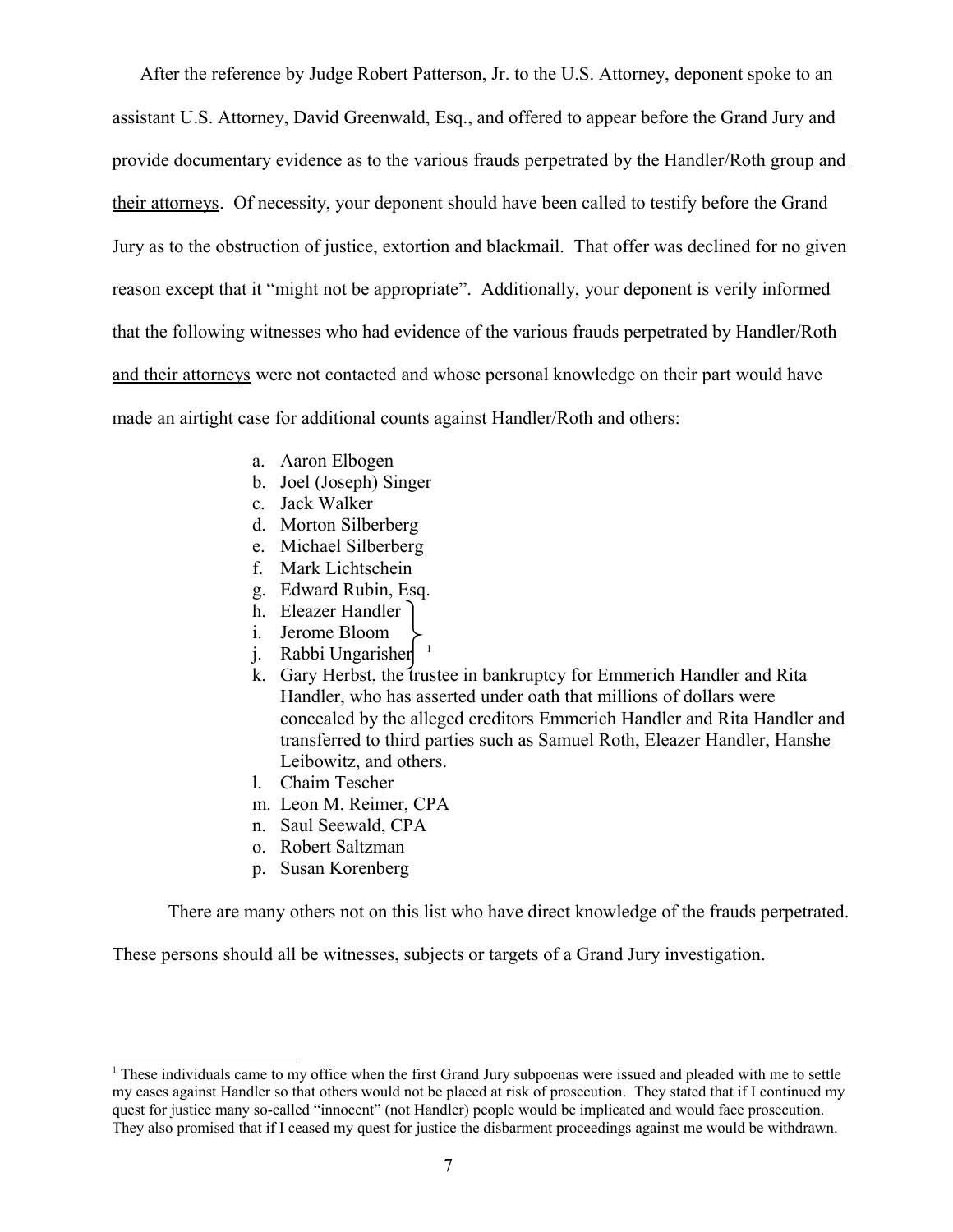## **U.S.D.C. Judge Patterson Threatens Handler and Associates With Jail; Handler and His Many Attorneys Attempt to Silence Your Deponent**

An investigation by my office had revealed that at the time that Judge Patterson seemed to impress Handler with the prospect of his *going to jail* with his aidors and abettors, Handler retained prominent and well-connected criminal defense law firms to represent him in what he obviously understood would be an imminent criminal prosecution. Handler's criminal defense team (Handler's "Dream Team") thereupon *preemptively* authored and filed disciplinary charges against me with the Grievance Committee for the Second and Eleventh Judicial Districts in order to discredit and demonize me and minimize the consequences that Handler and his associates would face when the Office of the U.S. Attorney would be provided with massive evidence of the various frauds committed by Handler and his associates.

The "impoverished" Handler retained Andrew Maloney, a former U.S. Attorney for the Eastern District of New York; Morvillo Abramowitz Grand Iason  $\&$  Silberberg<sup>[2](#page-7-0)</sup>, a firm that primarily consists of former Assistant U.S. Attorneys; and Cleary Gottlieb Steen & Hamilton ("CGS&H"), which describes itself as one of the most prestigious firms in the nation and which firm was demonstrated by me to have been *a participant* in the underlying fraud, and which firm had retained former White House Counsel Bernard Nussbaum who shortly thereafter became "acting Attorney General of the United States". In that underlying case Handler claimed that he owned (jointly with a charitable organization) 48% of a real estate corporation. The State Court Judge awarded Handler 100% of the corporation – thus exonerating CGS&H of its participation in

<span id="page-7-0"></span><sup>&</sup>lt;sup>2</sup> Diana Parker, Esq., of the Morvillo Abromowitz firm had informed Judge Patterson that she represented Samuel Roth and upon a prior occasion represented Bienenfeld and Wertman (one of the many Handler retained firms). In sworn answers to interrogatories, Diana Parker, Esq., swore in May 1999 that her firm *had not performed any services in behalf of Emmerich Handler and Rita Handler* involving litigations, arbitrations and administrative proceedings in behalf of Emmerich Handler and/or Rita Handler. Subsequently, we discovered evidence that on July 8, 1998 she did perform services for Emmerich Handler and Rita Handler and that when she appeared before Judge Patterson as attorney for Samuel Roth, she had been representing Emmerich Handler. Mr. Roth was simply "running interference" for Handler. That is why Diane Parker did not comply with Judge Patterson's Order that she furnish us with the documentation relating to the Roth bank deposits, but instead filed them with the court "under seal", a procedure that was totally unwarranted under Federal Rules. The public can only view these legal gymnastics as an abomination.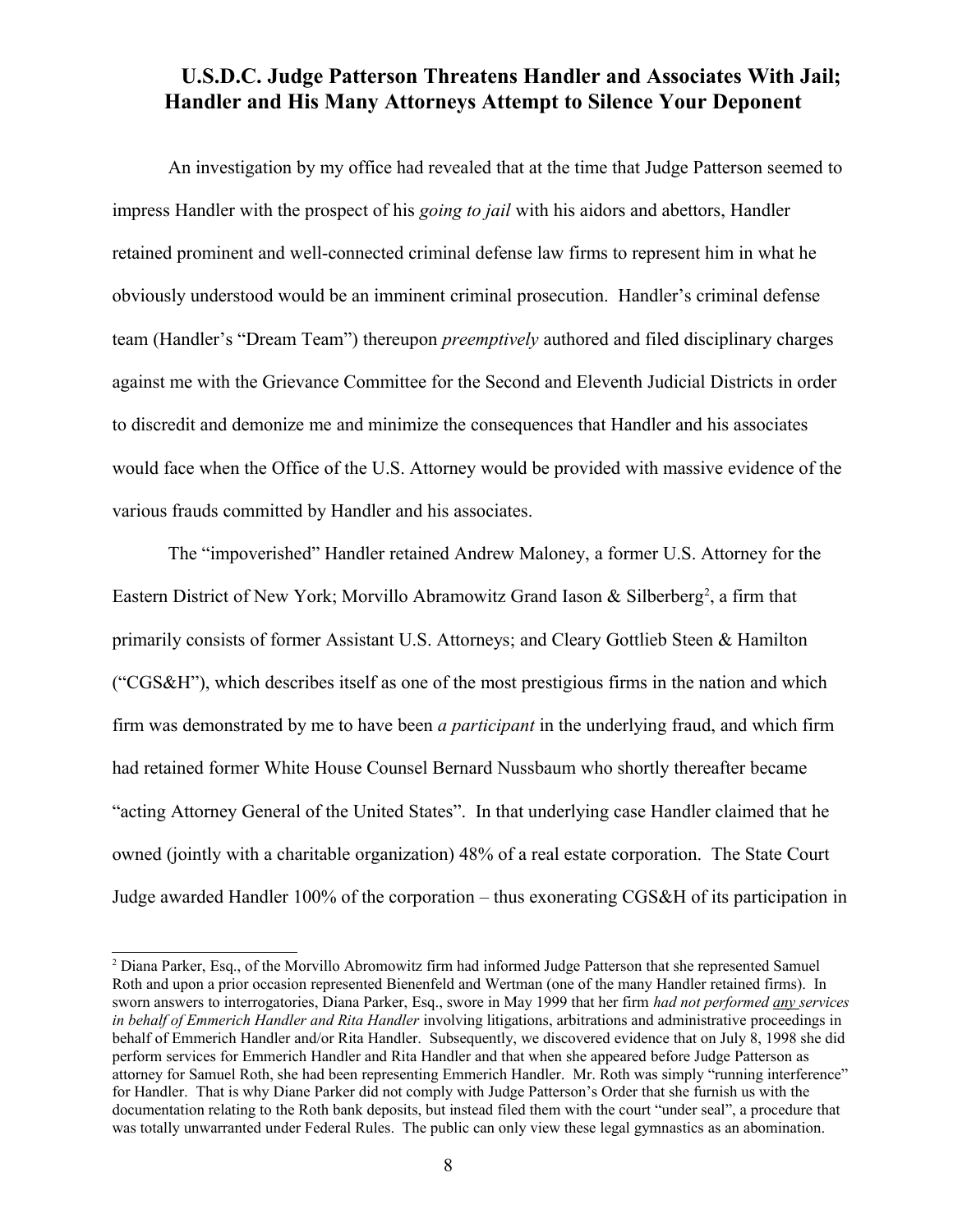the fraudulent Handler/CGS&H scheme<sup>[3](#page-8-0)</sup>. Handler also retained the firm of Gentile Brotman Maltz & Benjamin. Mr. Michael Gentile of that firm was former counsel to the Grievance Committee in New York City. Additionally, Mr. Handler retained another criminal defense firm, the firm of LaRossa & Ross, former Assistant U.S. Attorneys. Mr. Ross has chaired the Committee on criminal advocacy in the Association of the Bar of the City of New York. Mr. Handler and his partner Samuel Roth, although they have clearly conflicting interests and conflicted stories, are currently being represented by Mel Barkan, Esq. of Brauner Baron Rosenzweig & Klein. Mr. Barkan was formerly an Assistant U.S. Attorney and Chairman of the New York City Civilian Complaint Review Board.

## **It Would Seem That U.S.D.C. Judge Robert Patterson, Jr. Referred The Matter to The U.S. Attorney For The Southern District, Yet The Matter Was "Disposed Of" in The Eastern District**

Since the various falsehoods occurred in the U.S.D.C. for the Southern District of New York it would seem that U.S.D.C. Judge Robert Patterson, who stated that he had referred the matter to the Office of the U.S. Attorney, would have referred it to the U.S. Attorney for the Southern District. Your deponent can only be curious as to why the matter was "disposed of" in the Eastern District. Did the intervention of the former U.S. Attorney for the Eastern District, who appeared in behalf of Handler/Roth, influence the decision not to call key witnesses to the various frauds alleged to have been perpetrated by Handler/Roth and their attorneys?

All told, as seen from the chart annexed hereto as Exhibit 4, the Handler/Roth team engaged more than eighteen law firms, all of whom were paid although Handler continued to assert that he is without any funds or assets and is dependant upon his daughter and friends for support. U.S.D.C. Judge Patterson found such assertions to be false. According to Roth's

<span id="page-8-0"></span><sup>&</sup>lt;sup>3</sup> George Weisz, Esq., senior litigation partner at CGS&H, testified at the defamation trial in behalf of Handler – the jury rejected his testimony.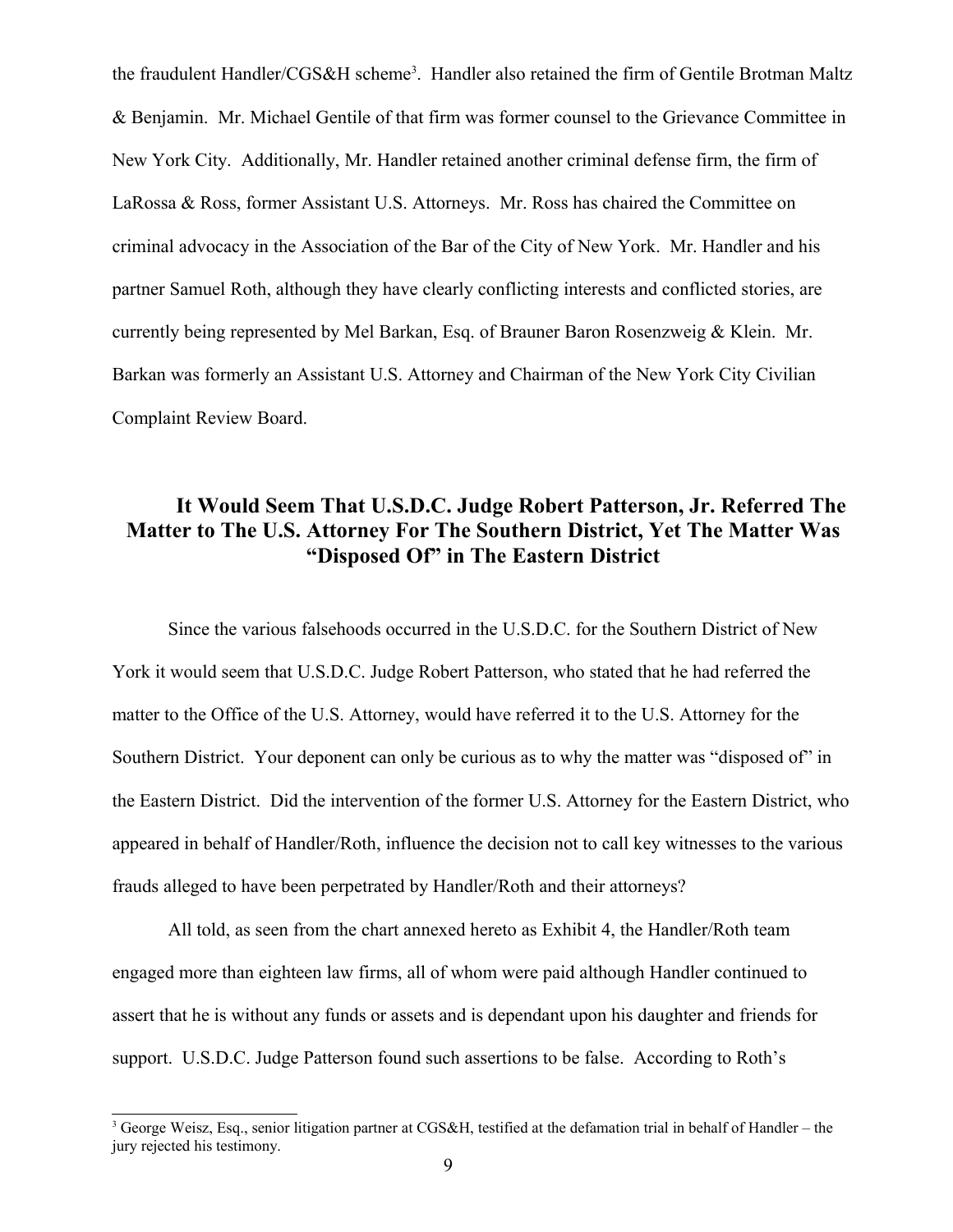testimony in the defamation case, the Grand Jury "exonerated" him. The jury found that Handler/Roth and their attorneys had defrauded me and the government, as well as other individuals, of millions of dollars. The jury implicitly rejected the testimony of George Weisz, Esq., a (now retired) senior partner with Cleary Gottlieb Steen & Hamilton and Kurt Beck, Esq., a former associate with Weil Gotshal & Manges.

#### **Former U.S. Prosecutor Who Worked on the Handler/Roth Matter is Now an Associate With Handler/Roth Defense Firm**

 It is most telling that one Jonathan Sack, former Deputy Chief for criminal cases in the Office of the U.S. Attorney for the Eastern District of New York who was involved as a prosecutor in the investigation of the criminal conduct of Handler/Roth and their associates, has recently joined one of the Handler defense firms, to wit, Morvillo Abramowitz Grand Iason & Silberberg.

Further particulars with regard to the machinations of the Handler/Roth duo and their attorneys are related in a letter dated October 24, 2001, which was Exhibit "A" of the Complaint filed with the Court. Also annexed to the Complaint are two color charts which demonstrate how Handler/Roth, with the use of a multitude of law firms, managed to avoid criminal prosecution. (additional copies of the color charts are annexed hereto for the Courts convenience as Exhibit 4). Even a cursory review of the charts makes one wonder how it is possible for a person who is "impoverished" to have spent hundreds upon hundreds of thousands of dollars to retain some of the best "connected" law firms in the nation. Judge Patterson allowed your deponent to have access to the records of the various law firms as same pertained to the billings of Handler and payments in his behalf. Indeed, payments were being made by Roth and/or others in behalf of Handler. Since Roth's records were filed with the Court "under seal", what a lovely place in which to hide incriminating evidence. Roth claims that he was "exonerated" by the Grand Jury why then the need to file records under seal?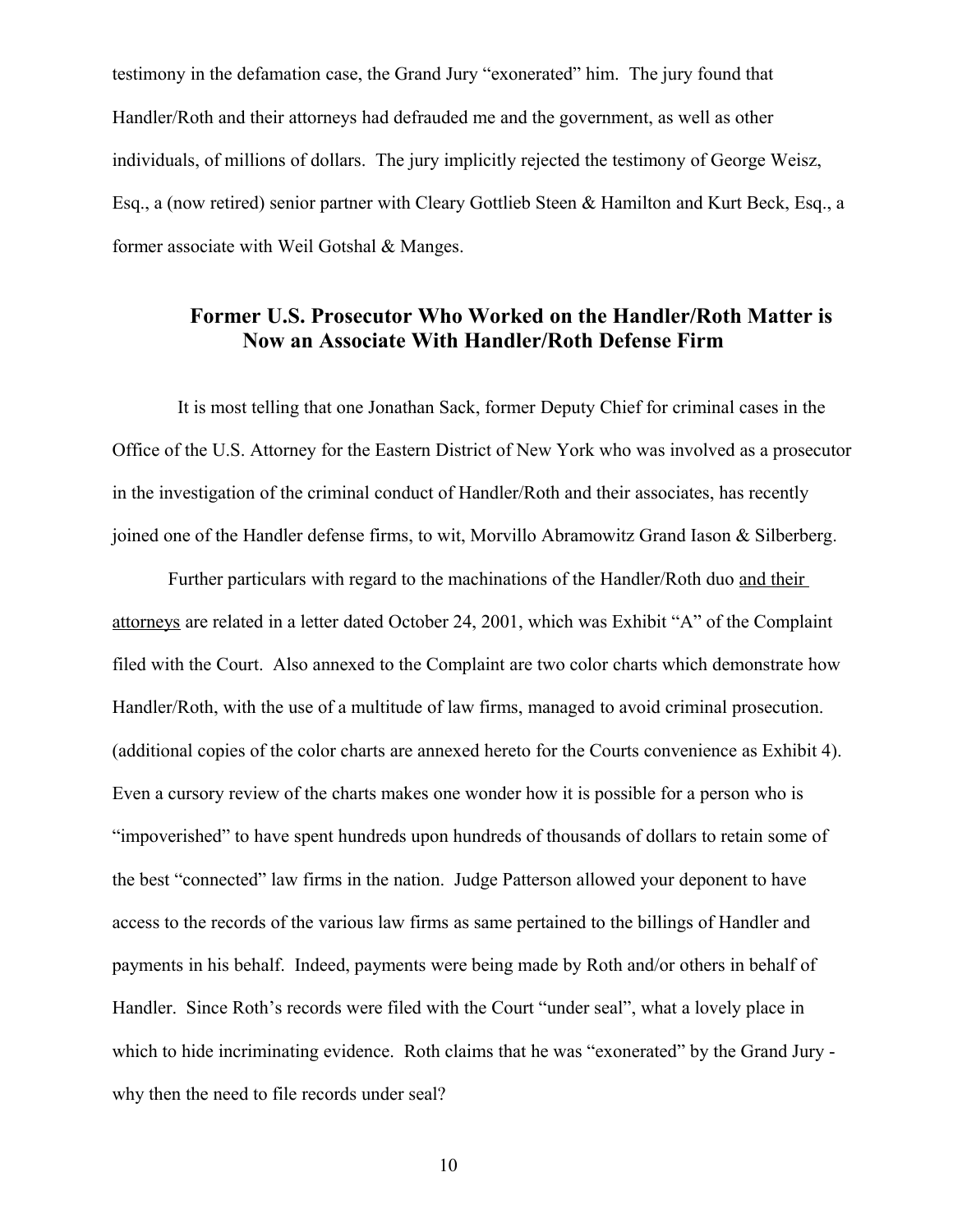# **Handler/Roth Attempt to Use Grand Jury Inquiry to Legitimize Their Frauds**

Indeed the prospective defendants in the criminal proceedings attempted to use the Grand

Jury inquiry to their benefit in the defamation trial so as to legitimize the frauds. The jury

unanimously rejected the testimony, the Grand Jury alleged inquiry notwithstanding. On June 26,

2002 Samuel Roth was asked the following questions (on direct examination) and gave the

following answers (at page 507):

Q. Did you give - - in connection with any U.S. Attorney investigation, did you give testimony? A. Yes. Q. When did you give that testimony?

A. About - - I would say about three, four years ago.

Q. And what was the outcome of that investigation, were you -- were any charges brought?

A. I was exonerated.

Additionally, Mr. Roth testified at the defamation trial (at page 528):

Q. You paid \$1,200,000 [to Handler] this is part of the payment? A. I proved it in front of the Grand Jury.

#### **Evidence of Fraud Concealed; Filed With the Court Under Seal**

Indeed, Diane Parker, Esq., Of the Morvillo Ambramowitz defense firm, who purportedly

represented Roth but also represented Handler (which she denied under oath), had filed evidence

of Roth's complicity with the Court *under seal,* and that evidence was withheld from the Grand

Jury.

Notwithstanding his alleged "exoneration" by a Grand Jury, a unanimous jury in the defamation case concluded, inter alia, that Samuel Roth was a silent partner in crime with one Emmerich Handler who, together with his attorneys, shared "the proceeds of the mortgage so fraudulently obtained" and stated that "Handler shared the bulk of it with one of his cohorts who had acted as his silent partner in crime, Samuel Roth".